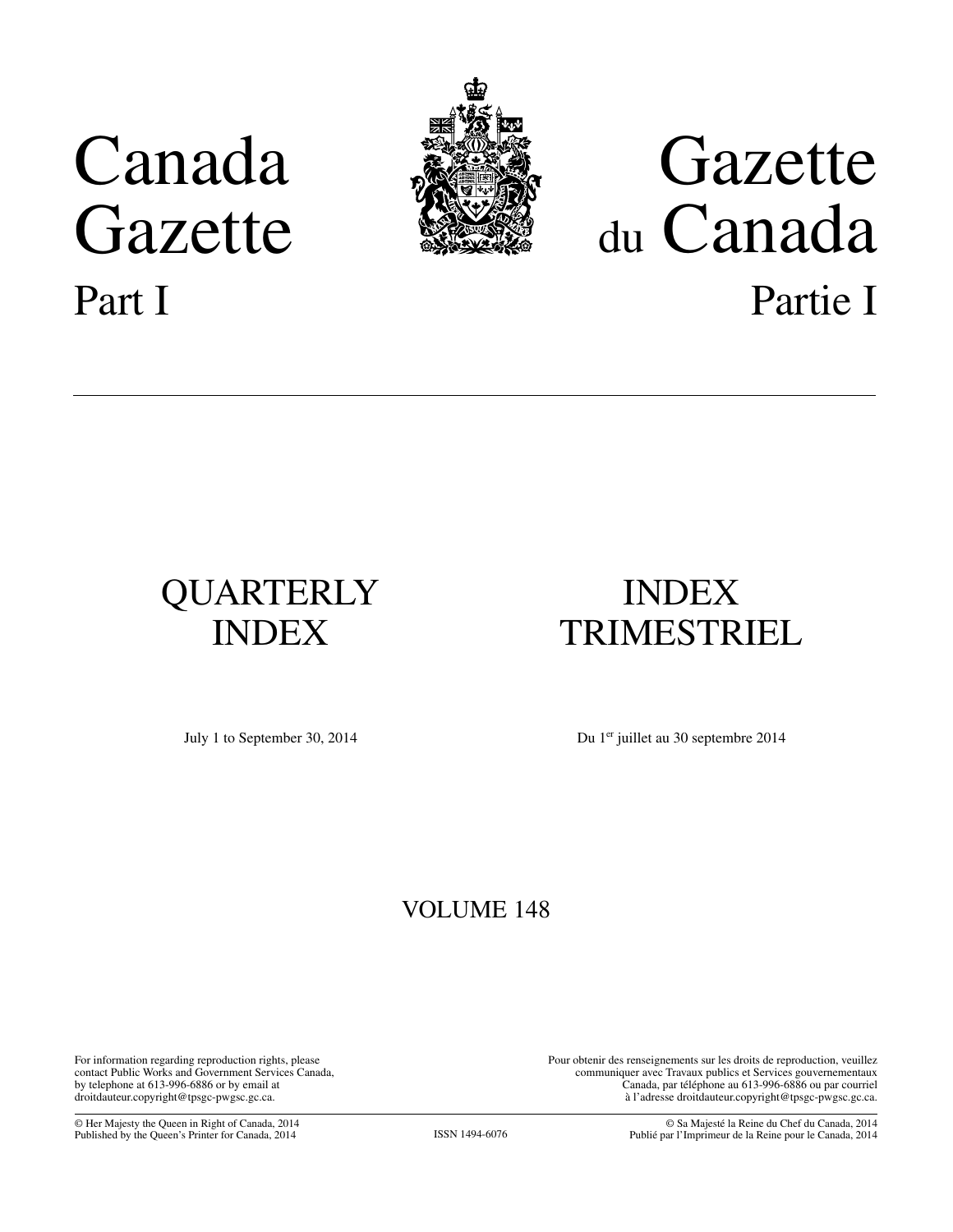#### **TABLE OF CONTENTS**

#### **[COMMISSIONS](#page-2-0)**

| Canada-Newfoundland and Labrador Offshore        |  |
|--------------------------------------------------|--|
|                                                  |  |
|                                                  |  |
| Canadian Radio-television and Telecommunications |  |
|                                                  |  |
|                                                  |  |
|                                                  |  |
|                                                  |  |
|                                                  |  |
|                                                  |  |

#### **GOVERNMENT HOUSE**[.............................................](#page-3-0) 2

#### **[GOVERNMENT NOTICES](#page-3-0)**

#### **TABLE DES MATIÈRES**

#### **[COMMISSIONS](#page-10-0)**

| Conseil de la radiodiffusion et des télécommunications<br>Office Canada — Terre-Neuve-et-Labrador des |    |
|-------------------------------------------------------------------------------------------------------|----|
|                                                                                                       |    |
|                                                                                                       | 9  |
|                                                                                                       |    |
|                                                                                                       |    |
|                                                                                                       | Q  |
|                                                                                                       |    |
|                                                                                                       | 10 |
|                                                                                                       |    |

#### **[RÉSIDENCE DU GOUVERNEUR GÉNÉRAL](#page-11-0)**......... 10

#### **[AVIS DU GOUVERNEMENT](#page-8-0)**

| Affaires étrangères, Commerce et Développement | 7  |
|------------------------------------------------|----|
|                                                | 7  |
|                                                | 7  |
|                                                | 7  |
|                                                | 7  |
|                                                | 7  |
|                                                | 7  |
|                                                | 7  |
|                                                | 7  |
|                                                | 8  |
|                                                | 8  |
|                                                | 8  |
|                                                | 8  |
|                                                | 8  |
|                                                | 8  |
|                                                | 8  |
|                                                |    |
|                                                | 6  |
|                                                |    |
|                                                | 10 |
|                                                |    |
|                                                | 10 |
|                                                |    |
|                                                | 10 |
|                                                |    |
|                                                |    |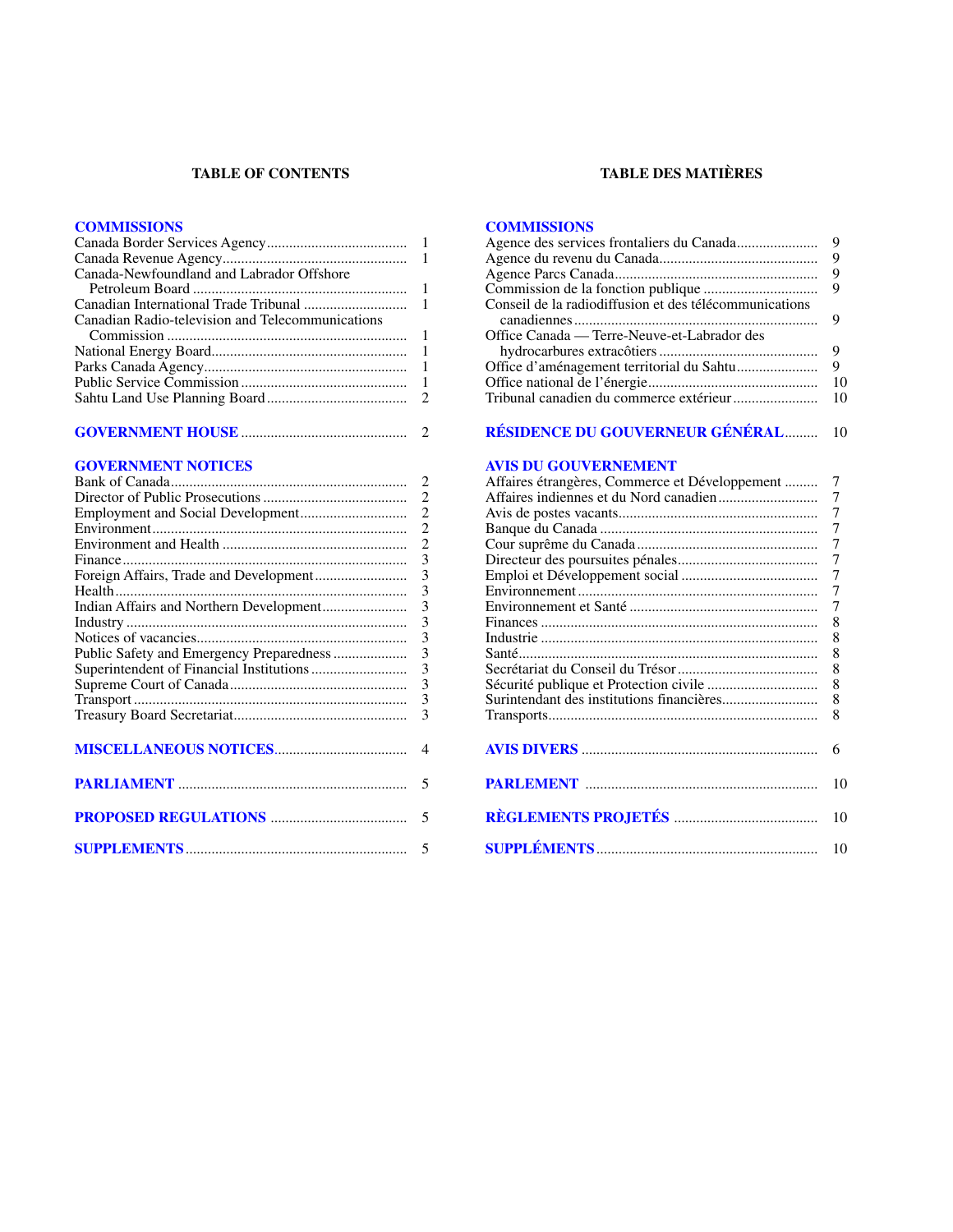### **Index**

Inquiries

<span id="page-2-0"></span>This Quarterly Index of the *Canada Gazette* covers issues 27 to 39. For reference purposes, the date and page numbers of these issues are set out below.

| Volume | <b>Number</b> | Date             | Pages        |
|--------|---------------|------------------|--------------|
| 148    | 27            | July 5           | 1771 to 1841 |
| 148    | 28            | July 12          | 1842 to 1893 |
| 148    | 29            | July 19          | 1894 to 1925 |
| 148    | 30            | July 26          | 1926 to 1961 |
| 148    | 31            | <b>August 2</b>  | 1962 to 2031 |
| 148    | 32            | <b>August 9</b>  | 2032 to 2196 |
| 148    | 33            | August 16        | 2197 to 2232 |
| 148    | 34            | <b>August 23</b> | 2233 to 2282 |
| 148    | 35            | <b>August</b> 30 | 2283 to 2303 |
| 148    | 36            | September 6      | 2304 to 2327 |
| 148    | 37            | September 13     | 2328 to 2352 |
| 148    | 38            | September 20     | 2353 to 2438 |
| 148    | 39            | September 27     | 2439 to 2575 |

#### **COMMISSIONS**

#### **Canada Border Services Agency**

Special Import Measures Act Certain concrete reinforcing bar — Decisions.................... 2364 Certain oil country tubular goods — Decisions.................. 2019 **Canada Revenue Agency** Income Tax Act List of registered investments ............................................. 2365 Revocation of registration of charities............................................ 1782, 1884, 2216, 2248, 2318, 2342 **Canada-Newfoundland and Labrador Offshore Petroleum Board** Canada-Newfoundland Atlantic Accord Implementation Act Call for Bids No. NL13-01 (Area "C" — Flemish Pass).... 2216 Call for Bids No. NL13-02 (Area "C" — Carson Basin) ... 2217 Call for Bids No. NL14-01 (Jeanne d'Arc Region)............ 2218 **Canadian International Trade Tribunal** Appeals Notice No. HA-2014-012.................................................... 1782 Notice No. HA-2014-013.................................................... 1914 Notice No. HA-2014-014.................................................... 1952 Notice No. HA-2014-015.................................................... 2046 Notice No. HA-2014-016.................................................... 2221 Notice No. HA-2014-017.................................................... 2248 Notice No. HA-2014-018.................................................... 2344 Notice No. HA-2014-019.................................................... 2426 Commencement of inquiry Concrete reinforcing bar ..................................................... 2426 Commencement of preliminary injury inquiry Oil country tubular goods ................................................... 2020 Determinations Concrete reinforcing bar ..................................................... 2249 Electrical and electronics.................................................... 2427 Information processing and related telecommunications services ................................ 1914, 2318 Oil country tubular goods ................................................... 2448 Professional, administrative and management support services..................................................... 1915, 2046

| Expiry review of finding |  |
|--------------------------|--|
|                          |  |

| mqunics                                                                                                         |  |
|-----------------------------------------------------------------------------------------------------------------|--|
| Information processing and related telecommunications                                                           |  |
|                                                                                                                 |  |
|                                                                                                                 |  |
| Professional, administrative and management support                                                             |  |
|                                                                                                                 |  |
|                                                                                                                 |  |
| Orders                                                                                                          |  |
|                                                                                                                 |  |
|                                                                                                                 |  |
| <b>Canadian Radio-television and Telecommunications</b>                                                         |  |
|                                                                                                                 |  |
| <b>Commission</b>                                                                                               |  |
| Administrative decisions 1783, 1889, 1917, 1955,                                                                |  |
| 2022, 2222, 2250, 2320, 2346                                                                                    |  |
| Decisions                                                                                                       |  |
|                                                                                                                 |  |
|                                                                                                                 |  |
| 2014-353, 2014-354, 2014-359, 2014-363 and                                                                      |  |
|                                                                                                                 |  |
| 2014-368, 2014-370 to 2014-376 and 2014-378  1955                                                               |  |
|                                                                                                                 |  |
| 2014-381, 2014-382, 2014-385 and 2014-388  2025                                                                 |  |
| 2014-393 to 2014-397, 2014-399 and 2014-400  2048                                                               |  |
| 2014-401, 2014-406, 2014-412 to 2014-414, 2014-416                                                              |  |
|                                                                                                                 |  |
|                                                                                                                 |  |
|                                                                                                                 |  |
|                                                                                                                 |  |
| 2014-451, 2014-455, 2014-457 and 2014-458  2346                                                                 |  |
|                                                                                                                 |  |
|                                                                                                                 |  |
| 2014-475, 2014-477 to 2014-479 and 2014-482 to                                                                  |  |
|                                                                                                                 |  |
|                                                                                                                 |  |
| Notice to interested parties 1783, 1888, 1915, 1954,                                                            |  |
|                                                                                                                 |  |
| 2021, 2047, 2222, 2249, 2295, 2319, 2345, 2428, 2449                                                            |  |
| Notices of consultation                                                                                         |  |
|                                                                                                                 |  |
|                                                                                                                 |  |
|                                                                                                                 |  |
|                                                                                                                 |  |
|                                                                                                                 |  |
|                                                                                                                 |  |
| 2048, 2250, 2295, 2345, 2428, 2449                                                                              |  |
| <b>National Energy Board</b>                                                                                    |  |
| Application to export electricity to the United States                                                          |  |
|                                                                                                                 |  |
|                                                                                                                 |  |
|                                                                                                                 |  |
| Parks Canada Agency <b>Exercísion Services</b>                                                                  |  |
| Species at Risk Act                                                                                             |  |
| Description of critical habitat of American Marten in                                                           |  |
| Gros Morne National Park of Canada and Terra Nova                                                               |  |
|                                                                                                                 |  |
| Description of critical habitat of Woodland Caribou,                                                            |  |
| Southern Mountain population, in Banff National Park                                                            |  |
|                                                                                                                 |  |
| of Canada, Jasper National Park of Canada, Glacier                                                              |  |
| National Park of Canada and Mount Revelstoke                                                                    |  |
|                                                                                                                 |  |
| <b>Public Service Commission</b>                                                                                |  |
| Public Service Employment Act                                                                                   |  |
| Permission and leave granted (Bellavance, Guy) 2049                                                             |  |
| Permission and leave granted (Deveau, Jason Albert) 2321                                                        |  |
| Permission and leave granted (Deveau, Jean Louis) 2297                                                          |  |
| Permission and leave granted (Efford, Joseph Lee) 2224<br>Permission and leave granted (Finlayson, Robin)  1918 |  |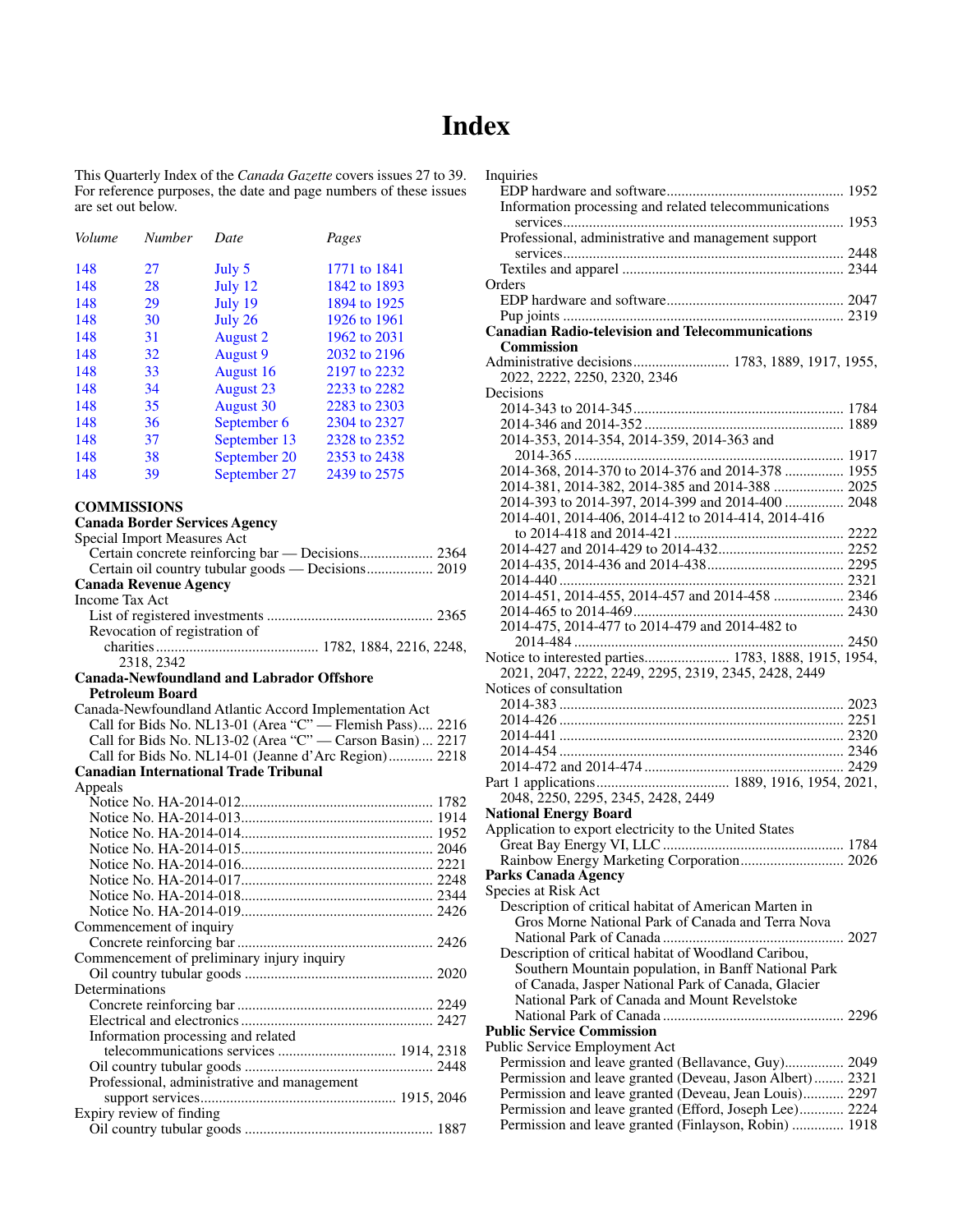<span id="page-3-0"></span>Permission and leave granted (Fitzpatrick,

| Permission and leave granted [Jaleta, Tewodros (Ted)] 2050 |  |
|------------------------------------------------------------|--|
| Permission and leave granted (Leukert, Eric) 2347          |  |
| Permission and leave granted (Naqvi, Syed Ali)  2347       |  |
| Permission and leave granted (Rittwage, Thomas C.)  2431   |  |
| Permission and leave granted (Rodgers, Christopher) 2050   |  |
| Permission and leave granted (Tremblay, Sylvain) 2224      |  |
| Permission granted (Ackermann, Johann Georg)  2225         |  |
| Permission granted (Anderson, Lyle Murray)  1956           |  |
| Permission granted (Arnott, Russell John)  1919            |  |
| Permission granted (Baete, Melanie Fay) 2431               |  |
| Permission granted (Barkwill, Richard Harry)  2297         |  |
|                                                            |  |
| Permission granted (Brockington, Riley)  2432              |  |
|                                                            |  |
| Permission granted (Dyble, Sean Edward) 2051               |  |
| Permission granted (Gagnon, Ginette Michelle Marie) 2225   |  |
|                                                            |  |
|                                                            |  |
|                                                            |  |
|                                                            |  |
|                                                            |  |
| Permission granted (Kirkoski, Randolph Bernard) 2451       |  |
|                                                            |  |
|                                                            |  |
|                                                            |  |
|                                                            |  |
|                                                            |  |
| Permission granted (Paterson, Bryan James) 2227, 2348      |  |
|                                                            |  |
| Permission granted (Rudderham, Dale) 2253                  |  |
|                                                            |  |
| Permission granted (Stiller, Nadine Karen)  2254           |  |
|                                                            |  |
|                                                            |  |
| Permission granted (Vader, Matthew Kenneth)  1919          |  |
| Sahtu Land Use Planning Board                              |  |
| Mackenzie Valley Resource Management Act                   |  |
|                                                            |  |
| Sahtu Land Use Planning Board — Rules of procedure 1786    |  |
|                                                            |  |
| GOVERNMENT HOUSE                                           |  |
|                                                            |  |
|                                                            |  |
|                                                            |  |
| <b>GOVERNMENT NOTICES</b>                                  |  |
| Bank of Canada                                             |  |
| Statements                                                 |  |
| Statement of financial position as at June 30, 2014 1948   |  |
| Statement of financial position as at July 31, 2014 2292   |  |
| Statement of financial position as at August 31, 2014 2445 |  |

**Director of Public Prosecutions, Office of the**

Director of Public Prosecutions Act

| <b>Employment and Social Development, Dept. of</b>                                                                                                                    |  |
|-----------------------------------------------------------------------------------------------------------------------------------------------------------------------|--|
| Canada Student Loans Regulations                                                                                                                                      |  |
|                                                                                                                                                                       |  |
| <b>Environment, Dept. of the</b>                                                                                                                                      |  |
| Canadian Environmental Protection Act. 1999                                                                                                                           |  |
| $\mathbf{M}^{\prime}$ , $\mathbf{M}^{\prime}$ , $\mathbf{M}^{\prime}$ , $\mathbf{M}^{\prime}$ , $\mathbf{M}^{\prime}$ , $\mathbf{M}^{\prime}$ , $\mathbf{M}^{\prime}$ |  |

| Notice with respect to the substances in the National |  |
|-------------------------------------------------------|--|
| Pollutant Release Inventory for 2014 and 2015 1845    |  |
| Order 2014-66-07-02 Amending the Non-domestic         |  |
|                                                       |  |

| Order 2014-87-06-02 Amending the Non-domestic                                                                   |  |
|-----------------------------------------------------------------------------------------------------------------|--|
|                                                                                                                 |  |
| Order 2014-87-07-02 Amending the Non-domestic                                                                   |  |
|                                                                                                                 |  |
|                                                                                                                 |  |
| Waiver of information requirements for living                                                                   |  |
| organisms (subsection 106(9) of the Canadian<br>Environmental Protection Act, 1999) 1963                        |  |
| Waiver of information requirements for substances                                                               |  |
| (subsection 81(9) of the Canadian Environmental                                                                 |  |
|                                                                                                                 |  |
| <b>Fisheries Act</b>                                                                                            |  |
| Notice respecting the Agreement between the                                                                     |  |
| Government of New Brunswick and the Government                                                                  |  |
| of Canada regarding the administration of the                                                                   |  |
| Wastewater Systems Effluent Regulations in                                                                      |  |
|                                                                                                                 |  |
| Migratory Birds Convention Act, 1994                                                                            |  |
| Notice with respect to temporary possession of                                                                  |  |
| Environment, Dept. of the, and Dept. of Health                                                                  |  |
| Canadian Environmental Protection Act, 1999                                                                     |  |
| Code of Practice for 2-Butanone, oxime (Butanone                                                                |  |
| oxime) Associated with the Interior Application of                                                              |  |
| Consumer Alkyd Paint and Coating Products 1772                                                                  |  |
| Publication after screening assessment of a living                                                              |  |
| organism — Pseudomonas stutzeri (P. stutzeri) strain                                                            |  |
| ATCC 17587 — specified on the Domestic Substances                                                               |  |
| List (subsection $7\overline{7}(1)$ of the Canadian Environmental                                               |  |
|                                                                                                                 |  |
| Publication after screening assessment of a substance -<br>Carbamic acid, ethyl ester (ethyl carbamate),        |  |
| CAS RN 51-79-6 — specified on the Domestic                                                                      |  |
| Substances List (paragraphs $68(b)$ and $68(c)$ of the                                                          |  |
| Canadian Environmental Protection Act, 1999)  1897                                                              |  |
| Publication after screening assessment of a substance —                                                         |  |
| Ethanol, 2-[(2-aminoethyl)amino]- (AEEA),                                                                       |  |
| CAS RN 111-41-1 — specified on the Domestic                                                                     |  |
| Substances List (paragraphs $68(b)$ and $68(c)$ of the<br>Canadian Environmental Protection Act, 1999)  1901    |  |
| Publication after screening assessment of                                                                       |  |
| five methylenediphenyl diisocyanate and                                                                         |  |
| two methylenediphenyl diamine substances specified                                                              |  |
| on the Domestic Substances List (paragraphs 68(b)                                                               |  |
| and $68(c)$ or subsection $77(1)$ of the Canadian                                                               |  |
|                                                                                                                 |  |
| Publication after screening assessment of four cresol<br>substances specified on the Domestic Substances List — |  |
| phenol, methyl- (CAS RN 1319-77-3) [subsection 77(1)                                                            |  |
| of the Canadian Environmental Protection Act, 1999]                                                             |  |
| and phenol, 2-methyl- (CAS RN 95-48-7), phenol,                                                                 |  |
| 3-methyl- (CAS RN 108-39-4) and phenol,                                                                         |  |
| 4-methyl- (CAS RN 106-44-5) [paragraphs 68(b)                                                                   |  |
| …… 1904                                                                                                         |  |
| Publication after screening assessment of seven heavy<br>fuel oils specified on the Domestic Substances List    |  |
| (subsection $77(1)$ of the Canadian Environmental                                                               |  |
|                                                                                                                 |  |
| Publication after screening assessment of 16 aromatic                                                           |  |
| amines specified on the Domestic Substances List                                                                |  |
| (paragraphs $68(b)$ and $68(c)$ or subsection $77(1)$ of                                                        |  |
| the Canadian Environmental Protection Act, 1999) 1930                                                           |  |
| Publication after screening assessment of 33 azo basic                                                          |  |
| dyes specified on the Domestic Substances List<br>(paragraphs $68(b)$ and $68(c)$ or subsection $77(1)$ of      |  |
| the Canadian Environmental Protection Act, 1999) 1934                                                           |  |
|                                                                                                                 |  |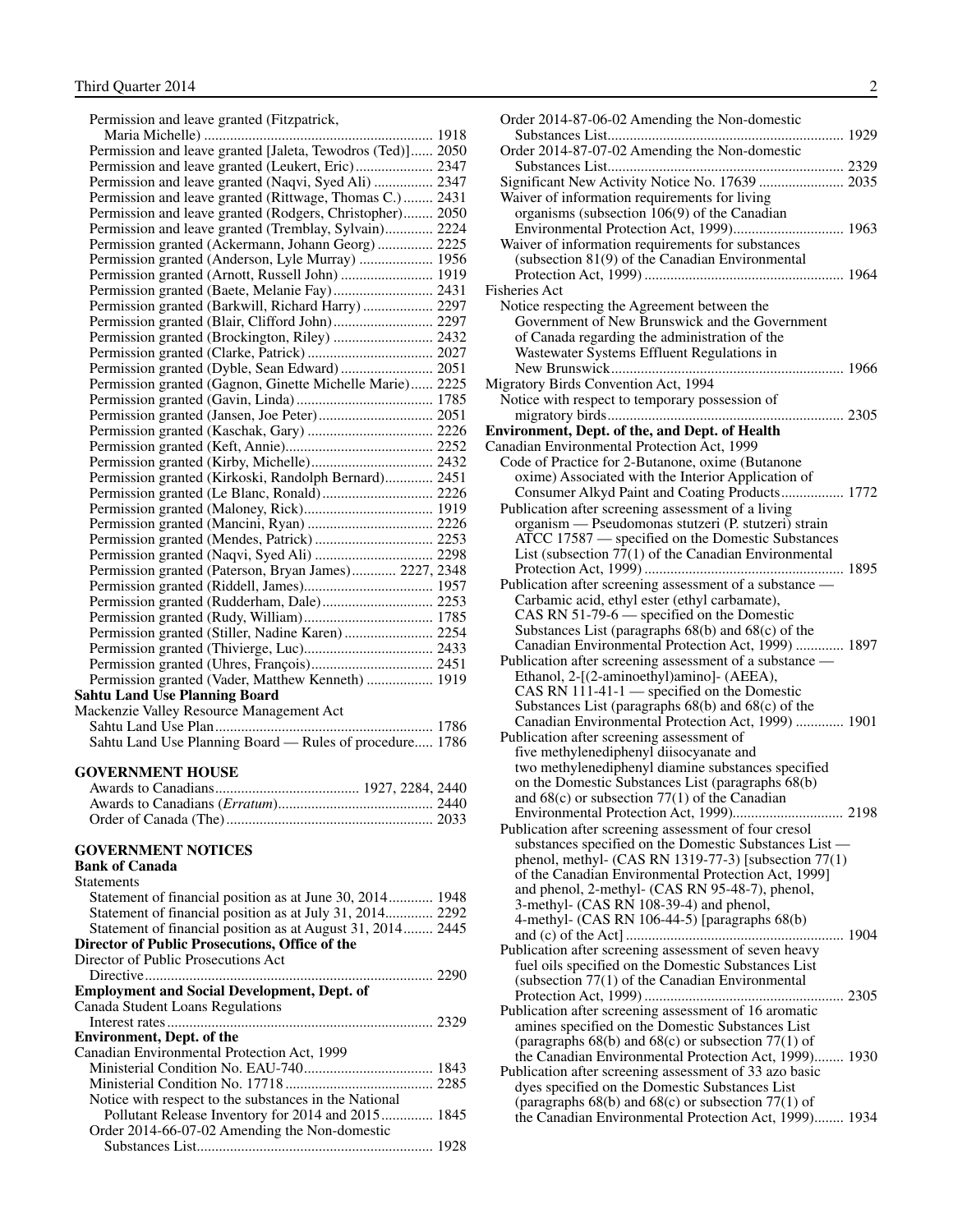| Publication of final decision after screening assessment<br>of a substance — Acetone, CAS RN 67-64-1 —    |
|-----------------------------------------------------------------------------------------------------------|
|                                                                                                           |
| specified on the Domestic Substances List                                                                 |
| (subsection 77(6) of the Canadian Environmental                                                           |
|                                                                                                           |
| Publication of final decision after screening assessment<br>of a substance - 1-Propene, CAS RN 115-07-1 - |
| specified on the Domestic Substances List                                                                 |
| (subsection 77(6) of the Canadian Environmental                                                           |
| Publication of results of investigations and                                                              |
| recommendations for a substance $-1,1'$ -Biphenyl,                                                        |
| CAS RN 92-52-4 — specified on the Domestic                                                                |
| Substances List (paragraphs 68(b) and (c) of the<br>Canadian Environmental Protection Act, 1999)  2334    |
| Finance, Dept. of                                                                                         |
| Canada-United States Enhanced Tax Information                                                             |
| <b>Exchange Agreement Implementation Act</b>                                                              |
| Foreign Affairs, Trade and Development, Dept. of                                                          |
| Notice of intent to conduct an environmental assessment                                                   |
|                                                                                                           |
| Health, Dept. of                                                                                          |
| Controlled Drugs and Substances Act<br>Notice to interested parties — Order amending Part 1 of            |
| Schedule VI to the Controlled Drugs and Substances                                                        |
| Act and regulations amending the Schedule to                                                              |
| the Precursor Control Regulations to add                                                                  |
| Hazardous Materials Information Review Act                                                                |
| Decisions, undertakings and orders on claims for                                                          |
|                                                                                                           |
| Indian Affairs and Northern Development, Dept. of                                                         |
| Maa-nulth First Nations Final Agreement                                                                   |
|                                                                                                           |
| <b>Industry, Dept. of</b>                                                                                 |
|                                                                                                           |
| 2354                                                                                                      |
| Canada Corporations Act                                                                                   |
| Application for surrender of charter  2038, 2308                                                          |
|                                                                                                           |
| Supplementary letters patent — Name change 2039, 2309<br>Electricity and Gas Inspection Act               |
| Delegation of authorities by the President of                                                             |
|                                                                                                           |
| Radiocommunication Act<br>Notice No. DGSO-002-14 - Decision on Amendments                                 |
| to Industry Canada's Antenna Tower Siting                                                                 |
|                                                                                                           |
| Notice No. DGSO-003-14 - Consultation on Policy                                                           |
| Changes in the 3500 MHz Band (3475-3650 MHz)<br>and a New Licensing Process in Rural Areas  2309          |
| Notice No. DGSO-004-14 - Available Personal                                                               |
| Communications Services (PCS) Spectrum in the                                                             |
| Notice No. SLPB-004-14 — Consultation on the                                                              |
| Technical, Policy and Licensing Framework for                                                             |
| Advanced Wireless Services in the                                                                         |
| Bands 1755-1780 MHz and                                                                                   |
| Notice No. SMSE-008-14 - Release of new issue                                                             |
|                                                                                                           |
| Notice No. SMSE-010-14 - Release of SRSP-517,                                                             |

| Notice No. SMSE-012-14 — Publication of DC-01(E),                 |  |
|-------------------------------------------------------------------|--|
|                                                                   |  |
| Notice No. SMSE-014-14 - Release of RSS-216,                      |  |
| <b>Telecommunications Act</b>                                     |  |
| Notice No. DGTP-001-2014 - Petition to the                        |  |
| Governor in Council concerning Telecom Decision                   |  |
|                                                                   |  |
| <b>Notices of vacancies</b>                                       |  |
|                                                                   |  |
|                                                                   |  |
| Freshwater Fish Marketing Corporation 2040, 2208                  |  |
|                                                                   |  |
| Immigration and Refugee Board of Canada  2210                     |  |
|                                                                   |  |
|                                                                   |  |
| Office of the Public Sector Integrity Commissioner 2288           |  |
|                                                                   |  |
| Public Service Labour Relations and Employment                    |  |
|                                                                   |  |
|                                                                   |  |
| Science, Technology and Innovation Council 2359                   |  |
| Social Sciences and Humanities Research Council 2015              |  |
| Public Safety and Emergency Preparedness, Dept. of                |  |
| Criminal Code                                                     |  |
| Designation as fingerprint examiner 1880, 2204, 2354              |  |
| Revocation of designation as counterfeit examiner  2204           |  |
| Revocation of designation as fingerprint examiner 2205, 2442      |  |
| Superintendent of Financial Institutions, Office of the           |  |
| Assessment of Pension Plans Regulations                           |  |
| <b>Supreme Court of Canada</b>                                    |  |
|                                                                   |  |
|                                                                   |  |
| Supreme Court Act                                                 |  |
|                                                                   |  |
| <b>Transport, Dept. of</b>                                        |  |
| Canada Marine Act                                                 |  |
| Belledune Port Authority - Supplementary                          |  |
|                                                                   |  |
| Hamilton Port Authority - Supplementary                           |  |
| Nanaimo Port Authority — Supplementary letters                    |  |
|                                                                   |  |
| Oshawa Port Authority — Supplementary letters                     |  |
|                                                                   |  |
|                                                                   |  |
| Port Alberni Port Authority - Supplementary letters               |  |
| Québec Port Authority — Supplementary letters                     |  |
|                                                                   |  |
| Saguenay Port Authority - Supplementary letters                   |  |
|                                                                   |  |
| Saint John Port Authority - Supplementary letters                 |  |
|                                                                   |  |
| Sept-Îles Port Authority — Supplementary letters                  |  |
|                                                                   |  |
| St. John's Port Authority - Supplementary letters                 |  |
|                                                                   |  |
| Toronto Port Authority — Supplementary letters                    |  |
|                                                                   |  |
| Trois-Rivières Port Authority - Supplementary                     |  |
|                                                                   |  |
| Vancouver Fraser Port Authority - Supplementary                   |  |
|                                                                   |  |
| <b>Treasury Board Secretariat</b><br>Financial Administration Act |  |
|                                                                   |  |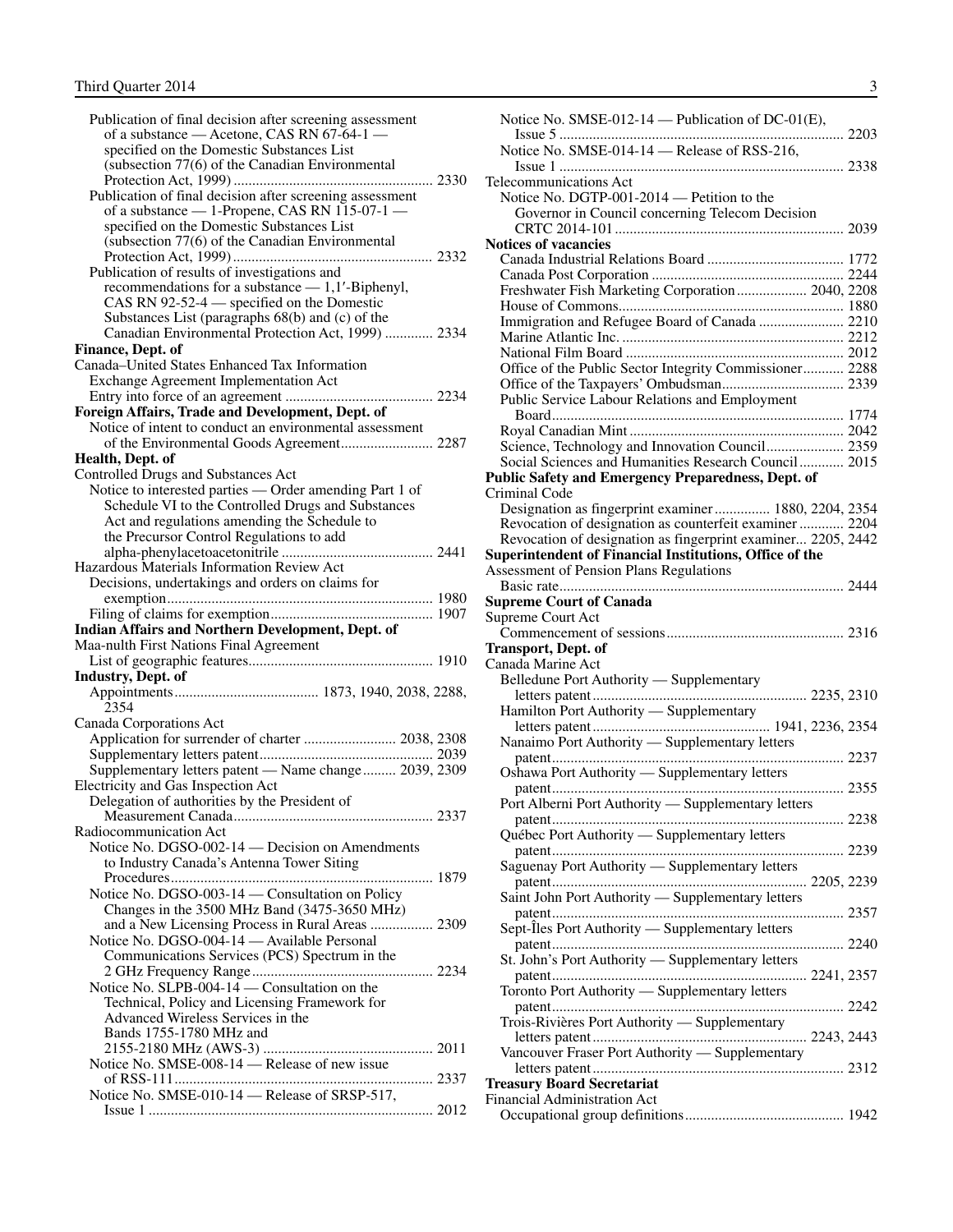#### <span id="page-5-0"></span>**MISCELLANEOUS NOTICES**

| A                                                                                                             |  |
|---------------------------------------------------------------------------------------------------------------|--|
| Agahi-Canada                                                                                                  |  |
| ArboraNano                                                                                                    |  |
|                                                                                                               |  |
| <b>Arch Reinsurance Company</b>                                                                               |  |
| Application to establish a Canadian branch 2434                                                               |  |
| AUDITING ASSOCIATION OF CANADA INC.                                                                           |  |
| <b>AXA Insurance Company</b>                                                                                  |  |
| 2299, 2323, 2349                                                                                              |  |
| B                                                                                                             |  |
| Bank of Tokyo-Mitsubishi UFJ, Ltd. (The)<br>Application to establish a foreign bank branch2349,<br>2434, 2452 |  |
| Bernard, Briar Joe                                                                                            |  |
|                                                                                                               |  |
| $\mathbf C$                                                                                                   |  |
| CANADIAN FORESTRY ASSOCIATION                                                                                 |  |
| Canadian Healing Touch Foundation                                                                             |  |
|                                                                                                               |  |
| CITÉ DU REFUGE (LA)                                                                                           |  |
| Conseil francophone de la chanson                                                                             |  |
|                                                                                                               |  |
| CT Financial Assurance Company and TD Life                                                                    |  |
| <b>Insurance Company</b><br>Letters patent of amalgamation 2028, 2052, 2228, 2255                             |  |
|                                                                                                               |  |
| D                                                                                                             |  |
| DAVE NICHOL FOUNDATION (THE)                                                                                  |  |
| David L. Squires Foundation                                                                                   |  |
| DISABLED PEOPLES' INTERNATIONAL (CANADA)<br>INC.                                                              |  |
|                                                                                                               |  |
| E                                                                                                             |  |
| Educational Foundation for Foreign Study in Canada                                                            |  |
|                                                                                                               |  |
| Evig Foundation                                                                                               |  |
|                                                                                                               |  |
| $\mathbf{F}$                                                                                                  |  |
| Federation of National Specialty Societies of Canada                                                          |  |
| FONDATION GUADELOUPE INC. (LA)                                                                                |  |
|                                                                                                               |  |
| FONDATION LE VERDIER                                                                                          |  |
| FONDATION POORNA-JNANA YOGA INC.                                                                              |  |
|                                                                                                               |  |
| FONDS D'ENTRAIDE POUR LES DÉPENDANCES                                                                         |  |
|                                                                                                               |  |
| G                                                                                                             |  |
| <b>GIFT OF LIFE BONE MARROW FOUNDATION</b>                                                                    |  |
|                                                                                                               |  |

#### **H**

| HANNOVER RE (IRELAND) LIMITED                                        |
|----------------------------------------------------------------------|
| Application to establish a Canadian branch2229,                      |
| 2256, 2299, 2323                                                     |
| HOMEOWNER PROTECTION CENTRE                                          |
|                                                                      |
| HSBC Trust Company (Canada) / Société de fiducie                     |
| HSBC (Canada) and HSBC Loan Corporation                              |
| (Canada) / Société de prêts HSBC (Canada)                            |
|                                                                      |
| T                                                                    |
| <b>Intact Insurance Company</b>                                      |
|                                                                      |
|                                                                      |
| J.                                                                   |
| JUNE CALLWOOD CAMPAIGN AGAINST CHILD                                 |
| POVERTY (THE)                                                        |
|                                                                      |
| L                                                                    |
| LIFESAVING/SAUVETAGE CANADA                                          |
|                                                                      |
|                                                                      |
| M                                                                    |
| Merrill Lynch International Bank Limited                             |
|                                                                      |
| <b>MPRIME</b> Network Inc.                                           |
|                                                                      |
| N                                                                    |
| <b>Natixis</b>                                                       |
| Application to establish a foreign bank branch 2053,                 |
| 2229, 2257, 2300                                                     |
| North Shore Oyster Co. Inc.                                          |
|                                                                      |
|                                                                      |
| O                                                                    |
| Oasis of Faith Worship Centre                                        |
|                                                                      |
|                                                                      |
| OPEN MEDICINE PUBLICATIONS, INC.                                     |
|                                                                      |
| Outils et Techniques d'Aquacultures HengMao Inc.                     |
|                                                                      |
| P                                                                    |
|                                                                      |
| Pafco Insurance Company                                              |
| Pan Asia Academy of Facial Plastic and Reconstructive                |
| Surgery                                                              |
|                                                                      |
| PRICE WATERHOUSE FOUNDATION                                          |
|                                                                      |
| PROVINCE DU SACRÉ-CŒUR DES SŒURS                                     |
| MISSIONNAIRES DU CHRIST-ROI                                          |
|                                                                      |
| $\bf R$                                                              |
|                                                                      |
| RBC Life Insurance Company                                           |
|                                                                      |
| S                                                                    |
| <b>SCOR UK Company Limited</b>                                       |
| Application to establish a Canadian branch 1958,<br>2028, 2054, 2230 |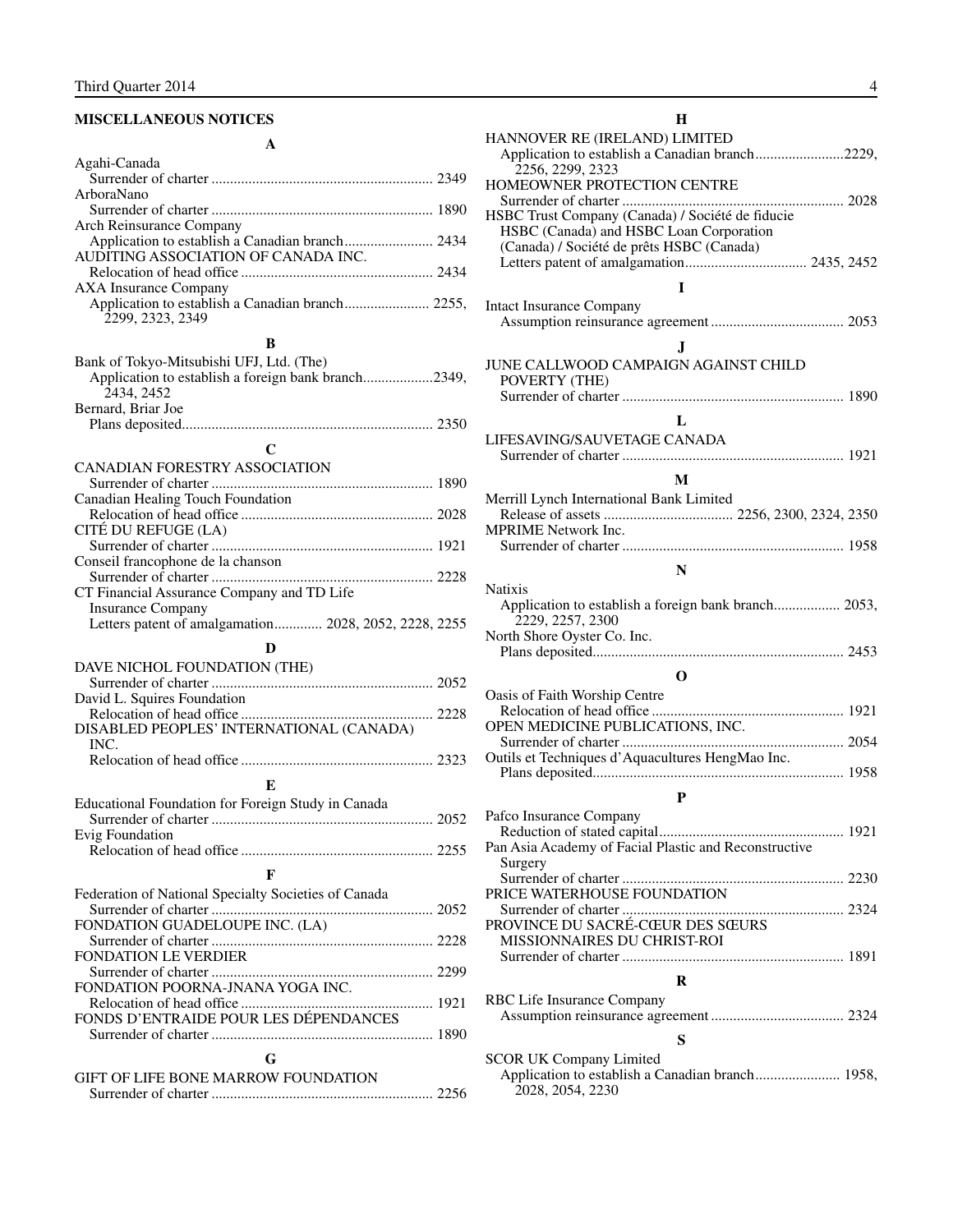<span id="page-6-0"></span>

| Sovereign Order of St. John of Jerusalem, Knights               |
|-----------------------------------------------------------------|
| Hospitaller — Priory of Eastern Canada (The)                    |
|                                                                 |
| State Farm Fire and Casualty Company and                        |
| Certas Home and Auto Insurance Company                          |
|                                                                 |
| State Farm International Life Insurance Company Ltd. and        |
| Desjardins Financial Security Life Assurance Company            |
|                                                                 |
| State Farm Mutual Automobile Insurance Company,                 |
| Certas Home and Auto Insurance Company and                      |
| Desjardins Financial Security Life Assurance Company            |
|                                                                 |
| т                                                               |
| TIG Insurance Company and Northbridge General                   |
| <b>Insurance Corporation</b>                                    |
|                                                                 |
|                                                                 |
| U                                                               |
| United Way - Centraide Canada Across Borders                    |
|                                                                 |
| $\mathbf{V}$                                                    |
|                                                                 |
| VANCOUVER ORGANIZING COMMITTEE FOR THE                          |
| 2010 OLYMPIC AND PARALYMPIC WINTER                              |
| <b>GAMES</b>                                                    |
|                                                                 |
| VANCOUVER 2010 BID CORPORATION                                  |
|                                                                 |
|                                                                 |
| 2010 Transplant Congress Organizing Corporation                 |
|                                                                 |
|                                                                 |
| <b>PARLIAMENT</b>                                               |
| <b>Chief Electoral Officer</b>                                  |
| Canada Elections Act                                            |
| Deregistration of registered electoral                          |
|                                                                 |
| Return of members elected at the June 30, 2014,                 |
| by-election                                                     |
| (Published as Extra Vol. 148, No. 3, on Monday,                 |
| July 14, 2014)                                                  |
| (Published as Extra Vol. 148, No. 4, on Tuesday,                |
| <i>July 15, 2014</i> )                                          |
| (Published as Extra Vol. 148, No. 5, on Wednesday,              |
| <i>July 16, 2014</i> )                                          |
| (Published as Extra Vol. 148, No. 6, on Monday,                 |
| <i>July 21, 2014</i> )                                          |
| <b>Commissioner of Canada Elections</b><br>Canada Elections Act |
|                                                                 |
| <b>House of Commons</b>                                         |
|                                                                 |
| Filing applications for private bills                           |
| (Second Session, Forty-First                                    |
|                                                                 |
| 2018, 2045, 2215, 2246, 2294, 2317, 2341, 2362, 2447<br>Senate  |
| Royal Assent                                                    |

#### **PROPOSED REGULATIONS**

| <b>Environment, Dept. of the</b>                     |  |
|------------------------------------------------------|--|
| Canadian Environmental Protection Act, 1999          |  |
| Regulations Amending the New Substances Notification |  |
| Regulations (Chemicals and Polymers) and the         |  |
| Export of Substances on the Export Control List      |  |
|                                                      |  |
| Regulations Amending the On-Road Vehicle and Engine  |  |
| Emission Regulations and Other Regulations Made      |  |
| Under the Canadian Environmental Protection Act,     |  |
| $1999$                                               |  |
| Regulations Amending the Sulphur in Gasoline         |  |
|                                                      |  |
| Finance, Dept. of                                    |  |
| Pension Benefits Standards Act, 1985 and Pooled      |  |
| Registered Pension Plans Act                         |  |
| Regulations Amending Certain Regulations Relating to |  |
|                                                      |  |
| <b>Fisheries and Oceans, Dept. of</b>                |  |
| Fisheries Act                                        |  |
|                                                      |  |
| Health, Dept. of                                     |  |
| Hazardous Materials Information Review Act           |  |
| Regulations Amending the Hazardous Materials         |  |
| Information Review Regulations and the Hazardous     |  |
| Materials Information Review Act Appeal Board        |  |
|                                                      |  |
| Hazardous Products Act                               |  |
|                                                      |  |
| <b>Transport, Dept. of</b>                           |  |
| Canada Transportation Act                            |  |
| Regulations Amending the Transportation Information  |  |
|                                                      |  |
| Railway Safety Act                                   |  |
| Railway Safety Management System Regulations  1789   |  |

#### **SUPPLEMENTS**

| <b>Copyright Board</b>                                  |
|---------------------------------------------------------|
| Statement of Royalties to Be Collected by CBRA for      |
| the Fixation and Reproduction of Works and              |
| Communication Signals, in Canada, by Commercial         |
| and Non-Commercial Media Monitors for the               |
| Years 2011 to 2016, see <i>Canada Gazette</i> No. 32    |
| Statement of Royalties to Be Collected by SOCAN for the |
| Communication to the Public by Telecommunication,       |
| in Canada, of Musical or Dramatico-Musical Works,       |
| see Canada Gazette No. 29                               |
| Statement of Royalties to Be Collected by SOCAN for     |
| the Public Performance or the Communication to the      |
| Public by Telecommunication, in Canada, of Musical or   |
| Dramatico-Musical Works, see Canada Gazette No. 30      |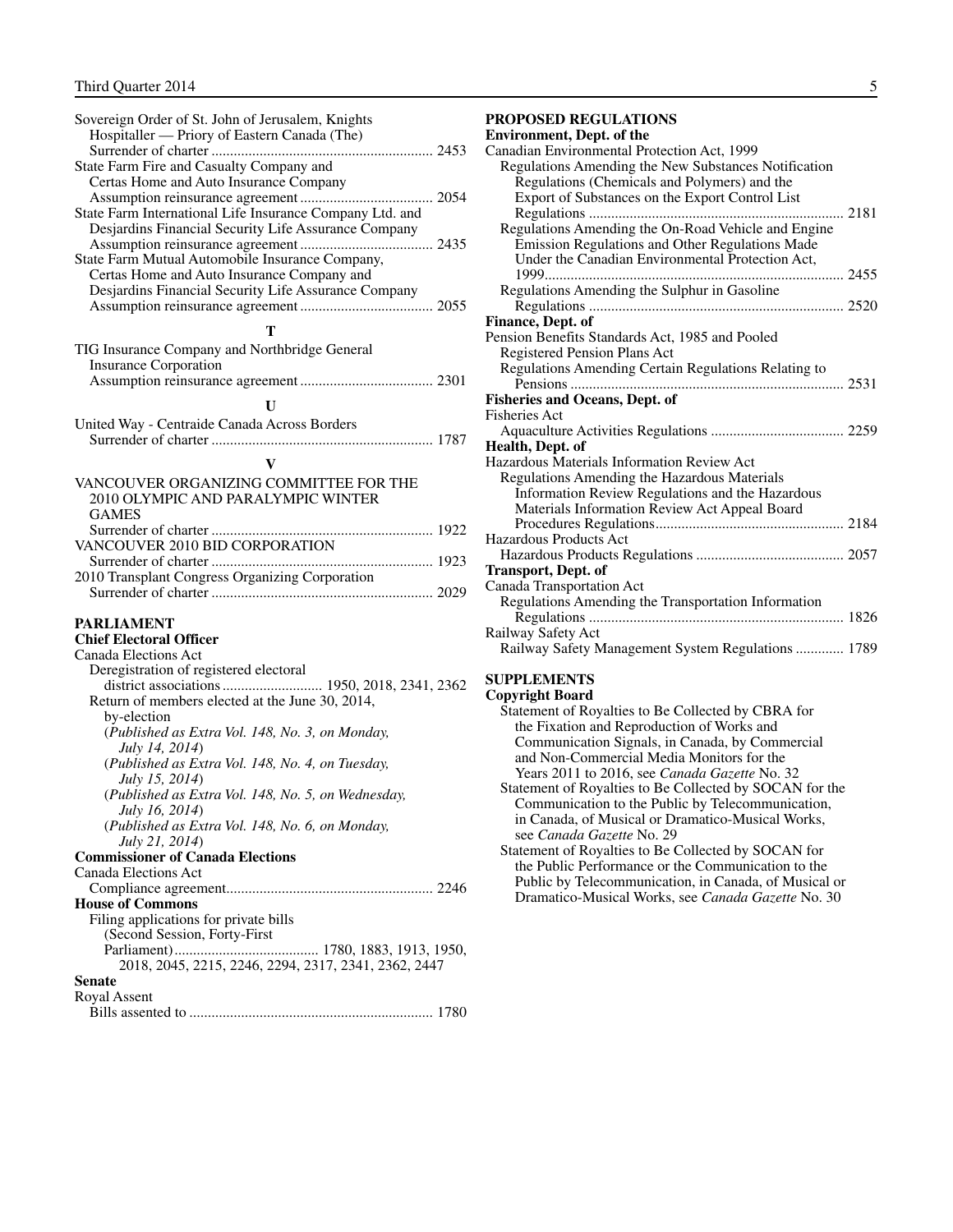## **Index**

Conseil francophone de la chanson

Abandon de charte .............................................................. 2228

<span id="page-7-0"></span>Le présent index trimestriel de la *Gazette du Canada* s'applique aux numéros 27 à 39, dont la date et les numéros de page sont indiqués ci-dessous aux fins de référence.

| Numéro | Date               | Pages       |
|--------|--------------------|-------------|
| 27     | 5 juillet          | 1771 à 1841 |
| 28     | 12 juillet         | 1842 à 1893 |
| 29     | 19 juillet         | 1894 à 1925 |
| 30     | 26 juillet         | 1926 à 1961 |
| 31     | $2$ ao $\hat{u}$ t | 1962 à 2031 |
| 32     | 9 août             | 2032 à 2196 |
| 33     | 16 août            | 2197 à 2232 |
| 34     | $23$ août          | 2233 à 2282 |
| 35     | 30 août            | 2283 à 2303 |
| 36     | 6 septembre        | 2304 à 2327 |
| 37     | 13 septembre       | 2328 à 2352 |
| 38     | 20 septembre       | 2353 à 2438 |
| 39     | 27 septembre       | 2439 à 2575 |
|        |                    |             |

#### **AVIS DIVERS**

**A**

| Agahi-Canada                                               |
|------------------------------------------------------------|
|                                                            |
| ArboraNano                                                 |
|                                                            |
| ASSOCIATION CANADIENNE DE VERIFICATION (L')                |
|                                                            |
| ASSOCIATION FORESTIÈRE CANADIENNE                          |
|                                                            |
| Assurance Financière CT (L') et TD, Compagnie              |
| d'assurance-vie                                            |
| Lettres patentes de fusion 2028, 2052, 2228, 2255          |
| <b>AXA Insurance Company</b>                               |
| Demande d'établissement d'une succursale canadienne  2255, |
| 2299, 2323, 2349                                           |
| B                                                          |
| Bank of Tokyo-Mitsubishi UFJ, Ltd. (The)                   |
| Demande d'ouverture d'une succursale de                    |
|                                                            |
| Bernard, Briar Joe                                         |
|                                                            |
| $\mathsf{C}$                                               |
|                                                            |
| CENTRE DE PROTECTION DES PROPRIÉTAIRES (LE)                |
|                                                            |
| CITÉ DU REFUGE (LA)                                        |
| COMITÉ D'ORGANISATION DES JEUX                             |
| OLYMPIQUES ET PARALYMPIQUES D'HIVER DE                     |
| 2010 À VANCOUVER                                           |
|                                                            |

| nard, Briar Joe                           |  |
|-------------------------------------------|--|
|                                           |  |
|                                           |  |
| NTRE DE PROTECTION DES PROPRIÉTAIRES (LE) |  |
|                                           |  |
| É DU REFUGE (LA)                          |  |
|                                           |  |

Abandon de charte .............................................................. 1922

Convention de réassurance aux fins de prise en charge ...... 2324

Convention de réassurance aux fins de prise en charge ...... 2435

Compagnie d'assurance-vie State Farm International Ltée et Desjardins Sécurité financière, compagnie

Compagnie d'assurance vie RBC

d'assurance vie

| D                                                                                          |
|--------------------------------------------------------------------------------------------|
| DAVE NICHOL FOUNDATION (THE)                                                               |
|                                                                                            |
| David L. Squires Foundation                                                                |
| DISABLED PEOPLES' INTERNATIONAL (CANADA)<br>INC.                                           |
|                                                                                            |
| E                                                                                          |
| Evig Foundation                                                                            |
|                                                                                            |
| F                                                                                          |
| Fédération nationale des sociétés de spécialistes du Canada                                |
|                                                                                            |
| Fondation canadienne Healing Touch                                                         |
| Fondation Educative Pour Etude Etrangere Au Canada                                         |
|                                                                                            |
| FONDATION GUADELOUPE INC. (LA)                                                             |
|                                                                                            |
| FONDATION LE VERDIER                                                                       |
| FONDATION POORNA-JNANA YOGA INC.                                                           |
|                                                                                            |
|                                                                                            |
|                                                                                            |
| G                                                                                          |
| GIFT OF LIFE BONE MARROW FOUNDATION                                                        |
|                                                                                            |
| Н                                                                                          |
| HANNOVER RE (IRELAND) LIMITED                                                              |
| Demande d'établissement d'une succursale canadienne  2229,<br>2256, 2299, 2323             |
|                                                                                            |
| I                                                                                          |
| Intact Compagnie d'assurance<br>Convention de réassurance aux fins de prise en charge 2053 |
|                                                                                            |
| J                                                                                          |
| JUNE CALLWOOD CAMPAIGN AGAINST CHILD<br>POVERTY (THE)                                      |
|                                                                                            |
|                                                                                            |
| L                                                                                          |
| LIFESAVING/SAUVETAGE CANADA                                                                |
|                                                                                            |
| M                                                                                          |
| Merrill Lynch International Bank Limited                                                   |
| <b>MPRIME</b> Network Inc.                                                                 |
|                                                                                            |
| N                                                                                          |
| <b>Natixis</b>                                                                             |
| Demande d'ouverture d'une succursale                                                       |
| de banque étrangère 2053, 2229, 2257, 2300                                                 |

Compagnie de réassurance Arch Demande d'établissement d'une succursale canadienne .... 2434 North Shore Oyster Co. Inc. Dépôt de plans..................................................................... 2453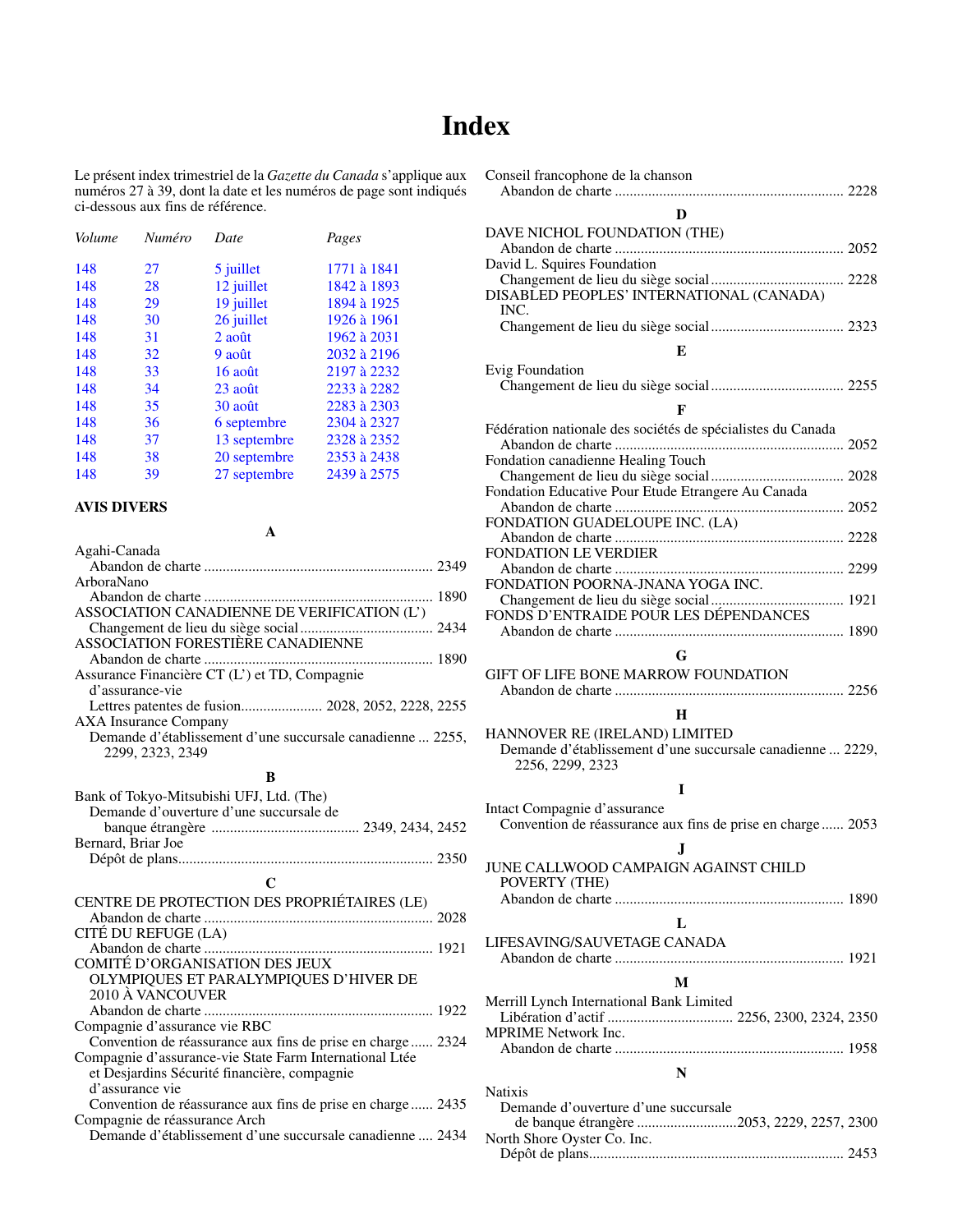#### **O**

<span id="page-8-0"></span>

| Oasis of Faith Worship Centre                                                                                     |  |
|-------------------------------------------------------------------------------------------------------------------|--|
|                                                                                                                   |  |
| OPEN MEDICINE PUBLICATIONS, INC.                                                                                  |  |
|                                                                                                                   |  |
| Outils et Techniques d'Aquacultures HengMao Inc.                                                                  |  |
|                                                                                                                   |  |
| $\mathbf{P}$                                                                                                      |  |
| Pafco, compagnie d'assurance                                                                                      |  |
|                                                                                                                   |  |
| Pan Asia Academy of Facial Plastic and Reconstructive                                                             |  |
| Surgery                                                                                                           |  |
|                                                                                                                   |  |
| PRICE WATERHOUSE FOUNDATION                                                                                       |  |
|                                                                                                                   |  |
| PROVINCE DU SACRÉ-CŒUR DES SŒURS                                                                                  |  |
| MISSIONNAIRES DU CHRIST-ROI                                                                                       |  |
|                                                                                                                   |  |
| S                                                                                                                 |  |
|                                                                                                                   |  |
| <b>SCOR UK Company Limited</b>                                                                                    |  |
| Demande d'établissement d'une succursale canadienne  1958,<br>2028, 2054, 2230                                    |  |
| Société d'assurance TIG et Société d'assurance générale                                                           |  |
| Northbridge                                                                                                       |  |
| Convention de réassurance aux fins de prise en charge  2301                                                       |  |
| Société de fiducie HSBC (Canada) / HSBC Trust                                                                     |  |
| Company (Canada) et Société de prêts HSBC                                                                         |  |
| (Canada) / HSBC Loan Corporation (Canada)                                                                         |  |
|                                                                                                                   |  |
| Sovereign Order of St. John of Jerusalem, Knights                                                                 |  |
| Hospitaller — Priory of Eastern Canada (The)                                                                      |  |
|                                                                                                                   |  |
| State Farm Fire and Casualty Company et Certas,                                                                   |  |
| compagnie d'assurances auto et habitation                                                                         |  |
| Convention de réassurance aux fins de prise en charge 2054                                                        |  |
| State Farm Mutual Automobile Insurance Company,                                                                   |  |
| Certas, compagnie d'assurances auto et habitation et<br>Desjardins Sécurité financière, compagnie d'assurance vie |  |
| Convention de réassurance aux fins de prise en charge 2055                                                        |  |
|                                                                                                                   |  |
| U                                                                                                                 |  |
| United Way - Centraide Canada Across Borders                                                                      |  |
|                                                                                                                   |  |
| V                                                                                                                 |  |
| VANCOUVER 2010 BID CORPORATION                                                                                    |  |
|                                                                                                                   |  |
| 2010 Transplant Congress Organizing Corporation                                                                   |  |
|                                                                                                                   |  |
|                                                                                                                   |  |
| <b>AVIS DU GOUVERNEMENT</b>                                                                                       |  |
| Affaires étrangères, du Commerce et du Développement,                                                             |  |
| min. des                                                                                                          |  |
| Avis d'intention de procéder à une évaluation                                                                     |  |
| environnementale de l'Accord sur les biens                                                                        |  |
|                                                                                                                   |  |
| Affaires indiennes et du Nord canadien, min. des                                                                  |  |
| Accord définitif des premières nations maa-nulthes                                                                |  |
| Avis de postes vacants                                                                                            |  |
| Bureau de l'ombudsman des contribuables  2339                                                                     |  |
|                                                                                                                   |  |
| Commissariat à l'intégrité du secteur public  2288                                                                |  |
| Commission de l'immigration et du statut de réfugié du                                                            |  |
|                                                                                                                   |  |

| Commission des relations de travail et de l'emploi dans                                 |  |
|-----------------------------------------------------------------------------------------|--|
|                                                                                         |  |
| Conseil canadien des relations industrielles  1772                                      |  |
|                                                                                         |  |
| Conseil des sciences, de la technologie et de                                           |  |
|                                                                                         |  |
|                                                                                         |  |
|                                                                                         |  |
| Office de commercialisation du poisson d'eau                                            |  |
|                                                                                         |  |
|                                                                                         |  |
|                                                                                         |  |
| <b>Banque du Canada</b>                                                                 |  |
| <b>Bilans</b>                                                                           |  |
| État de la situation financière au 30 juin 2014 1949                                    |  |
| État de la situation financière au 31 juillet 2014 2293                                 |  |
|                                                                                         |  |
| Cour suprême du Canada                                                                  |  |
| Loi sur la Cour suprême                                                                 |  |
|                                                                                         |  |
| Directeur des poursuites pénales, bureau du                                             |  |
| Loi sur le directeur des poursuites pénales                                             |  |
|                                                                                         |  |
| Emploi et du Développement social, min. de l'                                           |  |
| Règlement fédéral sur les prêts aux étudiants                                           |  |
|                                                                                         |  |
| Environnement, min. de l'<br>Loi canadienne sur la protection de l'environnement (1999) |  |
| Arrêté 2014-66-07-02 modifiant la Liste extérieure 1928                                 |  |
| Arrêté 2014-87-06-02 modifiant la Liste extérieure 1929                                 |  |
| Arrêté 2014-87-07-02 modifiant la Liste extérieure 2329                                 |  |
| Avis concernant les substances de l'Inventaire national                                 |  |
| des rejets de polluants pour les années 2014 et 2015 1845                               |  |
|                                                                                         |  |
|                                                                                         |  |
|                                                                                         |  |
| Exemption à l'obligation de fournir des renseignements                                  |  |
| concernant les organismes vivants [paragraphe 106(9)                                    |  |
| de la Loi canadienne sur la protection de                                               |  |
|                                                                                         |  |
| Exemption à l'obligation de fournir des renseignements                                  |  |
| concernant les substances [paragraphe 81(9) de la Loi                                   |  |
| canadienne sur la protection de l'environnement                                         |  |
|                                                                                         |  |
| Loi de 1994 sur la convention concernant les oiseaux                                    |  |
| migrateurs                                                                              |  |
| Avis concernant la possession temporaire d'oiseaux                                      |  |
|                                                                                         |  |
| Loi sur les pêches                                                                      |  |
| Avis relatif à l'accord entre le gouvernement du                                        |  |
| Nouveau-Brunswick et le gouvernement du Canada                                          |  |
| sur l'administration du Règlement sur les effluents                                     |  |
| des systèmes d'assainissement des eaux usées au                                         |  |
|                                                                                         |  |
| Environnement, min. de l', et min. de la Santé                                          |  |
| Loi canadienne sur la protection de l'environnement (1999)                              |  |
| Code de pratique sur le 2-butanone, oxime                                               |  |
| (butanone-oxime) dans le cadre de l'application                                         |  |
| intérieure de peintures et de revêtements alkydes                                       |  |
| Publication après évaluation préalable d'une substance -                                |  |
| l'Uréthane, numéro d'enregistrement CAS 51-79-6 -                                       |  |
| inscrite sur la Liste intérieure [alinéas 68b) et 68c) de                               |  |
| la Loi canadienne sur la protection de l'environnement                                  |  |
|                                                                                         |  |
|                                                                                         |  |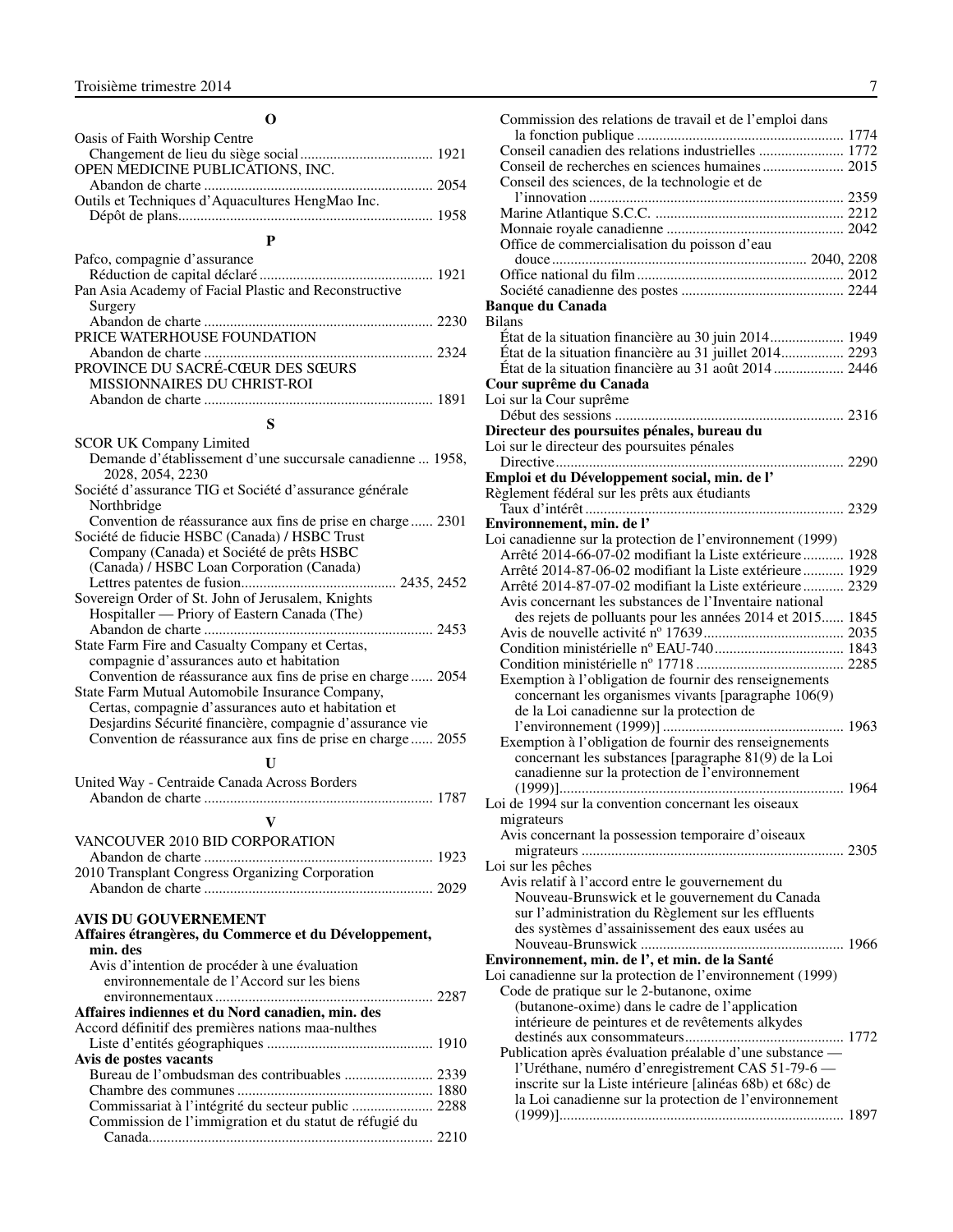Publication après évaluation préalable d'une substance le 2-(2-Aminoéthylamino)éthanol, numéro d'enregistrement CAS 111-41-1 — inscrite sur la Liste intérieure [alinéas 68b) et 68c) de la Loi canadienne sur la protection de l'environnement (1999)] ................. 1901 Publication après évaluation préalable d'un organisme vivant — souche de Pseudomonas stutzeri (P. stutzeri) ATCC 17587 — inscrit sur la Liste intérieure [paragraphe 77(1) de la Loi canadienne sur la protection de l'environnement (1999)] ........................... 1895 Publication après évaluation préalable de cinq substances de diisocyanates de méthylènediphényle et de deux substances de méthylènediphényldiamines inscrites sur la Liste intérieure [alinéas 68b) et 68c) ou paragraphe 77(1) de la Loi canadienne sur la protection de l'environnement (1999)] ........................... 2198 Publication après évaluation préalable de quatre substances crésol inscrites sur la Liste intérieure méthylphénol (NE CAS 1319-77-3) [paragraphe 77(1) de la Loi canadienne sur la protection de l'environnement (1999)] et 2-méthylphénol (NE CAS 95-48-7), 3-méthylphénol (NE CAS 108-39-4) et 4-méthylphénol (NE CAS 106-44-5) [alinéas 68b) et 68c) de la Loi]............................................................. 1904 Publication après évaluation préalable de sept mazouts lourds inscrits sur la Liste intérieure [paragraphe 77(1) de la Loi canadienne sur la protection de l'environnement (1999)] ................................................. 2305 Publication après évaluation préalable de 16 amines aromatiques inscrites sur la Liste intérieure [alinéas 68b) et 68c) ou paragraphe 77(1) de la Loi canadienne sur la protection de l'environnement (1999)]............................................................................. 1930 Publication après évaluation préalable de 33 colorants basiques azoïques inscrits sur la Liste intérieure [alinéas 68b) et 68c) ou paragraphe 77(1) de la Loi canadienne sur la protection de l'environnement (1999)]............................................................................. 1934 Publication de la décision finale après évaluation préalable d'une substance — l'Acétone, NE CAS 67-64-1 — inscrite sur la Liste intérieure [paragraphe 77(6) de la Loi canadienne sur la protection de l'environnement (1999)] ........................... 2330 Publication de la décision finale après évaluation préalable d'une substance — le 1-Propène, NE CAS 115-07-1 — inscrite sur la Liste intérieure [paragraphe 77(6) de la Loi canadienne sur la protection de l'environnement (1999)] ........................... 2332 Publication des résultats des enquêtes et des recommandations sur une substance le 1,1′-Biphényle, NE CAS 92-52-4 — inscrite sur la Liste intérieure [alinéas 68b) et c) de la Loi canadienne sur la protection de l'environnement (1999)] ................................................. 2334 **Finances, min. des**  Loi de mise en œuvre de l'Accord Canada–États-Unis pour un meilleur échange de renseignements fiscaux Entrée en vigueur d'un accord ............................................ 2234 **Industrie, min. de l'** Nominations......................................... 1873, 1940, 2038, 2288, 2354 Loi sur l'inspection de l'électricité et du gaz Délégation de pouvoirs par le président de Mesures Canada............................................................................. 2337

| Loi sur la radiocommunication                            |  |
|----------------------------------------------------------|--|
| Avis nº DGSO-002-14 — Décision relative aux              |  |
| modifications des procédures d'Industrie Canada          |  |
| régissant l'emplacement des pylônes d'antennes  1879     |  |
| Avis nº DGSO-003-14 — Consultation sur les               |  |
| modifications de la politique visant la bande            |  |
| de 3 500 MHz (3 475-3 650 MHz) et sur un                 |  |
| nouveau processus de délivrance des licences dans les    |  |
|                                                          |  |
| Avis nº DGSO-004-14 — Spectre des services des           |  |
| communications personnelles (SCP) dans la gamme          |  |
|                                                          |  |
| Avis nº SLPB-004-14 — Consultation sur le cadre          |  |
| technique, politique et de délivrance de licences        |  |
| pour les services sans fil évolués des                   |  |
| bandes 1 755-1 780 MHz et 2 155-2 180 MHz                |  |
|                                                          |  |
| Avis nº SMSE-008-14 — Publication de la nouvelle         |  |
|                                                          |  |
| Avis nº SMSE-010-14 — Publication du PNRH-517,           |  |
|                                                          |  |
| Avis nº SMSE-012-14 — Publication de la DC-01(F),        |  |
|                                                          |  |
| Avis nº SMSE-014-14 — Publication de la première         |  |
|                                                          |  |
| Loi sur les corporations canadiennes                     |  |
|                                                          |  |
|                                                          |  |
| Lettres patentes supplémentaires — Changement            |  |
|                                                          |  |
| Loi sur les télécommunications                           |  |
| Avis nº DGTP-001-2014 — Pétition présentée au            |  |
| gouverneur en conseil concernant la décision de          |  |
|                                                          |  |
| Santé, min. de la                                        |  |
| Loi réglementant certaines drogues et autres substances  |  |
| Avis aux parties intéressées - Décret modifiant la       |  |
| partie 1 de l'annexe VI de la Loi réglementant certaines |  |
| drogues et autres substances et règlement modifiant      |  |
| l'annexe du Règlement sur les précurseurs de manière     |  |
| à ajouter l'alpha-phenylacetoacetonitrile 2441           |  |
| Loi sur le contrôle des renseignements relatifs aux      |  |
| matières dangereuses                                     |  |
| Décisions, engagements et ordres rendus relativement     |  |
|                                                          |  |
|                                                          |  |
| Secrétariat du Conseil du Trésor                         |  |
| Loi sur la gestion des finances publiques                |  |
|                                                          |  |
| Sécurité publique et de la Protection civile, min. de la |  |
| Code criminel                                            |  |
| Désignation à titre de préposé aux                       |  |
|                                                          |  |
| Révocation de nomination à titre d'inspecteur de la      |  |
|                                                          |  |
| Révocation de nomination à titre de préposé aux          |  |
|                                                          |  |
| Surintendant des institutions financières, bureau du     |  |
| Règlement sur les cotisations des régimes de retraite    |  |
|                                                          |  |
| Transports, min. des                                     |  |
| Loi maritime du Canada                                   |  |
| Administration portuaire d'Oshawa — Lettres patentes     |  |
|                                                          |  |
|                                                          |  |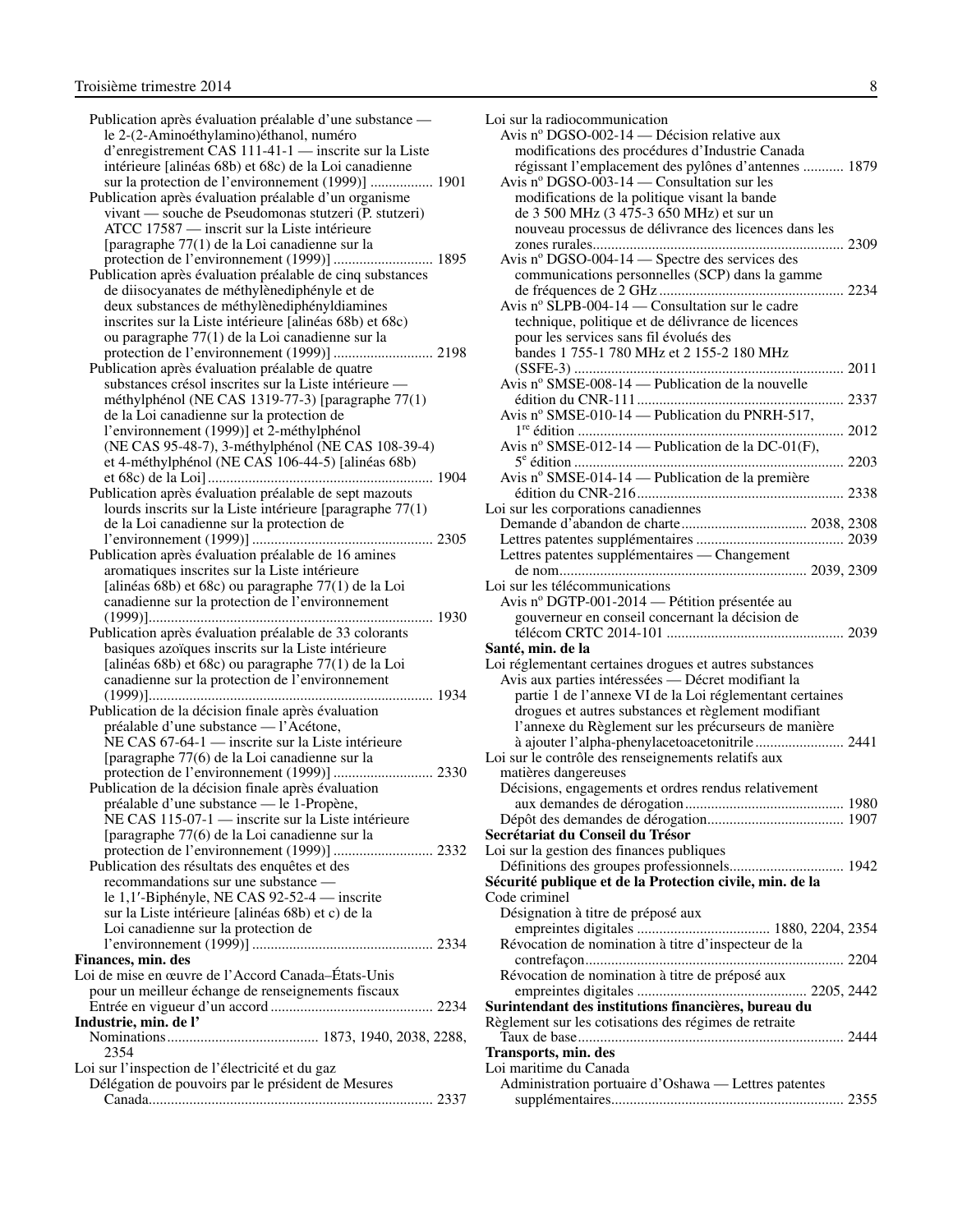<span id="page-10-0"></span>

| Administration portuaire de Belledune — Lettres        |
|--------------------------------------------------------|
|                                                        |
| Administration portuaire de Hamilton —                 |
| Lettres patentes supplémentaires  1941, 2236, 2354     |
| Administration portuaire de Nanaïmo — Lettres patentes |
|                                                        |
| Administration portuaire de Port-Alberni - Lettres     |
|                                                        |
| Administration portuaire de Québec — Lettres           |
|                                                        |
| Administration portuaire de Saint John — Lettres       |
|                                                        |
| Administration portuaire de Sept-Îles — Lettres        |
|                                                        |
| Administration portuaire de St. John's - Lettres       |
|                                                        |
| Administration portuaire de Toronto - Lettres          |
|                                                        |
| Administration portuaire de Trois-Rivières -           |
| Lettres patentes supplémentaires  2243, 2443           |
| Administration portuaire de Saguenay — Lettres         |
|                                                        |
| Administration portuaire de Vancouver Fraser — Lettres |
|                                                        |
| <b>'OMMISSIONS</b>                                     |

#### **COMMISSIONS**

#### **Agence des services frontaliers du Canada**

| Loi sur les mesures spéciales d'importation               |  |
|-----------------------------------------------------------|--|
| Certaines barres d'armature pour béton — Décisions  2364  |  |
| Certaines fournitures tubulaires pour puits de pétrole —  |  |
|                                                           |  |
| Agence du revenu du Canada                                |  |
| Loi de l'impôt sur le revenu                              |  |
|                                                           |  |
| Révocation de l'enregistrement                            |  |
| d'organismes de bienfaisance  1782, 1884, 2216, 2248,     |  |
| 2318, 2342                                                |  |
| <b>Agence Parcs Canada</b>                                |  |
| Loi sur les espèces en péril                              |  |
| Description de l'habitat essentiel de la martre           |  |
| d'Amérique dans le parc national du Gros-Morne du         |  |
| Canada et le parc national Terra-Nova du Canada 2027      |  |
| Description de l'habitat essentiel du caribou des bois,   |  |
| population des montagnes du Sud, dans le parc national    |  |
| Banff du Canada, le parc national Jasper du Canada, le    |  |
| parc national des Glaciers du Canada et le parc national  |  |
|                                                           |  |
| <b>Commission de la fonction publique</b>                 |  |
| Loi sur l'emploi dans la fonction publique                |  |
| Permission accordée (Ackermann, Johann Georg) 2225        |  |
| Permission accordée (Anderson, Lyle Murray) 1956          |  |
| Permission accordée (Arnott, Russell John) 1919           |  |
|                                                           |  |
| Permission accordée (Barkwill, Richard Harry) 2297        |  |
|                                                           |  |
| Permission accordée (Brockington, Riley)  2432            |  |
|                                                           |  |
| Permission accordée (Dyble, Sean Edward) 2051             |  |
| Permission accordée (Gagnon, Ginette Michelle Marie) 2225 |  |
|                                                           |  |
|                                                           |  |
|                                                           |  |
|                                                           |  |
|                                                           |  |
| Permission accordée (Kirkoski, Randolph Bernard)  2451    |  |
|                                                           |  |
|                                                           |  |

| Permission accordée (Mendes, Patrick) 2253                                                                         |  |
|--------------------------------------------------------------------------------------------------------------------|--|
| Permission accordée (Naqvi, Syed Ali)  2298                                                                        |  |
| Permission accordée (Paterson, Bryan James) 2227, 2348                                                             |  |
|                                                                                                                    |  |
| Permission accordée (Rudderham, Dale) 2253                                                                         |  |
|                                                                                                                    |  |
| Permission accordée (Stiller, Nadine Karen) 2254                                                                   |  |
|                                                                                                                    |  |
|                                                                                                                    |  |
| Permission accordée (Vader, Matthew Kenneth) 1919                                                                  |  |
| Permission et congé accordés (Bellavance, Guy) 2049                                                                |  |
| Permission et congé accordés (Deveau, Jason Albert) 2321                                                           |  |
| Permission et congé accordés (Deveau, Jean Louis)  2297                                                            |  |
| Permission et congé accordés (Efford, Joseph Lee)  2224                                                            |  |
| Permission et congé accordés (Finlayson, Robin) 1918                                                               |  |
| Permission et congé accordés (Fitzpatrick,                                                                         |  |
|                                                                                                                    |  |
| Permission et congé accordés [Jaleta, Tewodros (Ted)]  2050                                                        |  |
|                                                                                                                    |  |
| Permission et congé accordés (Leukert, Eric) 2347                                                                  |  |
| Permission et congé accordés (Naqvi, Syed Ali) 2347                                                                |  |
| Permission et congé accordés (Rittwage, Thomas C.) 2431                                                            |  |
| Permission et congé accordés (Rodgers, Christopher)  2050                                                          |  |
| Permission et congé accordés (Tremblay, Sylvain)  2224                                                             |  |
| Conseil de la radiodiffusion et des télécommunications                                                             |  |
| canadiennes                                                                                                        |  |
|                                                                                                                    |  |
| 2021, 2047, 2222, 2249, 2295, 2319, 2345, 2428, 2449                                                               |  |
| Avis de consultation                                                                                               |  |
|                                                                                                                    |  |
|                                                                                                                    |  |
|                                                                                                                    |  |
|                                                                                                                    |  |
|                                                                                                                    |  |
| Décisions                                                                                                          |  |
|                                                                                                                    |  |
|                                                                                                                    |  |
|                                                                                                                    |  |
| 2014-353, 2014-354, 2014-359, 2014-363 et 2014-365 1917                                                            |  |
| 2014-368, 2014-370 à 2014-376 et 2014-378 1955                                                                     |  |
| 2014-381, 2014-382, 2014-385 et 2014-388  2025                                                                     |  |
| 2014-393 à 2014-397, 2014-399 et 2014-400 2048                                                                     |  |
|                                                                                                                    |  |
| 2014-401, 2014-406, 2014-412 à 2014-414, 2014-416 à                                                                |  |
|                                                                                                                    |  |
|                                                                                                                    |  |
|                                                                                                                    |  |
|                                                                                                                    |  |
| 2014-451, 2014-455, 2014-457 et 2014-458  2346                                                                     |  |
|                                                                                                                    |  |
| 2014-475, 2014-477 à 2014-479 et 2014-482 à                                                                        |  |
|                                                                                                                    |  |
| Décisions administratives  1783, 1889, 1917, 1955,                                                                 |  |
| 2022, 2222, 2250, 2320, 2346                                                                                       |  |
| Demandes de la partie 11889, 1916, 1954, 2021,                                                                     |  |
| 2048, 2250, 2295, 2345, 2428, 2449                                                                                 |  |
| Office Canada - Terre-Neuve-et-Labrador des                                                                        |  |
| hydrocarbures extracôtiers<br>Loi de mise en œuvre de l'Accord atlantique Canada —                                 |  |
| Terre-Neuve                                                                                                        |  |
| Appel d'offres nº NL13-01 (la zone C — chenal du                                                                   |  |
|                                                                                                                    |  |
|                                                                                                                    |  |
| Appel d'offres nº NL13-02 (la zone C - Carson Basin)  2217<br>Appel d'offres nº NL14-01 (Région Jeanne d'Arc) 2218 |  |
| Office d'aménagement territorial du Sahtu                                                                          |  |
| Loi sur la gestion des ressources de la vallée du Mackenzie                                                        |  |
| Office d'aménagement territorial du Sahtu — Règles de                                                              |  |
|                                                                                                                    |  |